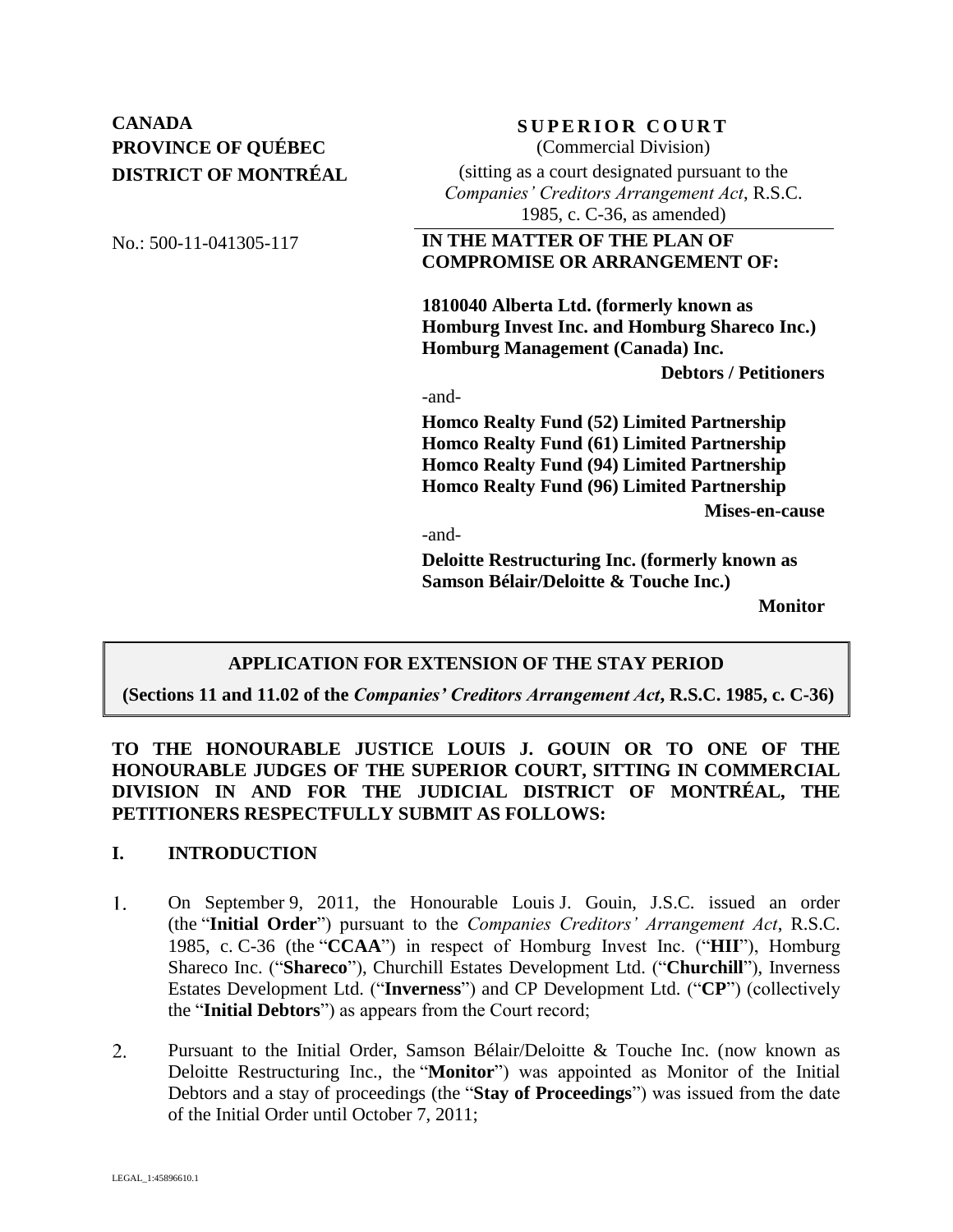- $3.$ On October 7, 2011, this Honourable Court issued an order (the "**First Extension Order**") extending the Stay of Proceedings. Since then, this Court has further extended the Stay of Proceedings, most recently until October 2, 2017 (the "**Stay Period**"), as appears from the Court record;
- 4. As appears from the Initial Order and the First Extension Order, the Stay of Proceedings was initially extended in favour of the following limited partnerships: Homco Realty Fund (52) Limited Partnership, Homco Realty Fund (88) Limited Partnership, Homco Realty Fund (89) Limited Partnership ("**Homco 89**"), Homco Realty Fund (92) Limited Partnership, Homco Realty Fund (94) Limited Partnership ("**Homco 94**"), Homco Realty Fund (105) Limited Partnership ("**Homco 105**"), Homco Realty Fund (121) Limited Partnership ("**Homco 121**"), Homco Realty Fund (122) Limited Partnership ("**Homco 122**"), Homco Realty Fund (142) Limited Partnership ("**Homco 142**") and Homco Realty Fund (199) Limited Partnership (collectively the "**Initial Mises-en-cause**");
- 5. On May 31, 2012, this Court issued an order amending the Initial Order to add North Calgary Land Ltd. ("**NCLL**") as a Petitioner and Homco Realty Fund (96) Limited Partnership ("**Homco 96**") as an Applicant Partnership thereunder. On December 14, 2012, this Court issued a further order amending the Initial Order to add Homco Realty Fund (190) Limited Partnership and Homco Realty Fund (191) Limited Partnership as Applicant Partnerships;
- By Order of the Court made on February 6, 2013, the Initial Order was further amended 6. to add Homco Realty Fund (61) Limited Partnership ("**Homco 61**") as an additional Applicant Partnership and Castello Development Ltd. ("**Castello**") as a mise-en-cause. On March 14, 2013, the Initial Order was further amended to add Homburg Management (Canada) Inc. ("**HMCI**") as an additional Petitioner. On April 26, 2013, this Court issued a further order amending the Initial Order to add Homco Realty Fund (83) Limited Partnership ("**Homco 83**") as an Applicant Partnership. By subsequent Order of the Court, the stay of proceeding was discontinued in respect of Homco 122, Inverness, Homco 83, Churchill, CP, Homco 105, Homco 121, Homco 89 and Homco 142. (Homco 61, HMCI, the Initial Debtors and the Initial Mises-en-cause (excluding Homco 122, Inverness, Castello, Homco 83, CP, Homco 105, Homco 121, Homco 89 and Homco 142) are collectively referred to as the "**HII Group**");
- $7.$ The HII Group respectfully requests that this Honourable Court render the orders sought herein to extend the Stay Period until January 31, 2018;

# **II. DISTRIBUTIONS UNDER THE PLANS OF ARRANGEMENT**

- 8. As appears from the Court record, the Plan of Compromise and Reorganization of HII and Shareco, as amended and restated from time to time (the "**HII/Shareco Plan**") and the restated Plan of Compromise of Homco 61 (collectively the "**Plans**") have been approved and sanctioned by this Honourable Court and implemented. Unless otherwise defined herein, all capitalized terms are as defined in the HII/Shareco Plan;
- 9. Since the last extension of the Stay Period, the Monitor has not proceeded with any additional distributions to the Affected Creditors nor the Homco 61 Affected Creditors,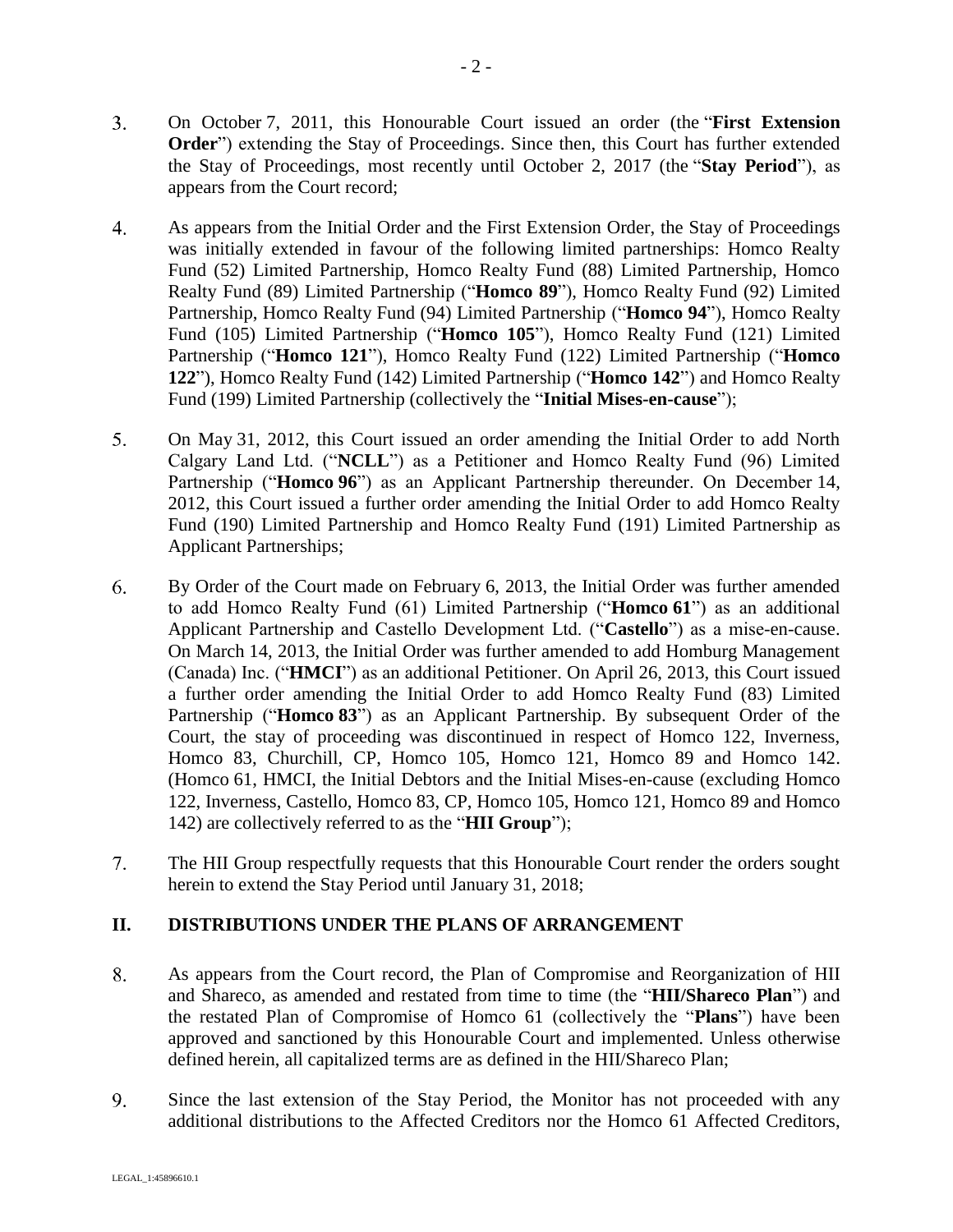other than distributions to creditors who had not received their entitlement to past distributions due to missing or erroneous coordinates. As will appear from the Forty-Seventh Report of the Monitor to be served and filed on or about the date hereof (the "**Monitor's Forty-Seventh Report**"), the current intention of the Monitor is that the next distribution of the Asset Realization Cash Pool be the final distribution under the terms of the Plans;

### **III. WINDING-UP EFFORTS**

 $10.$ Since the last extension of the Stay Period, the HII Group has continued to make progress in connection with the disposition of the remaining non-core properties and realization of other remaining assets, with a view of finalizing the process in the near future. Highlights of the most significant activities of the HII Group are provided below;

#### **A.** *Dispositions of non-core properties*

- 11. As of the date hereof, all non-core properties in Canada have been disposed of by the HII Group;
- 12. The last such property was Points North (NCLL), for which the secured lender was HSBC Bank Canada ("**HSBC**"). As previously disclosed to the Court, the HII Group and Monitor concluded that Points North would not generate any equity for HII nor the Affected Creditors.
- On May 23, 2017, at the request of HSBC, this Court lifted the Stay of Proceedings with 13. respect to NCLL and appointed PricewaterhouseCoopers Inc. as receiver of NCLL, pursuant to section 243 of the *Bankruptcy and Insolvency Act*, RSC 1985, c B-3;
- 14. There have been some developments with respect to European non-core properties since the last extension of the Stay Period;
- 15. As previously disclosed to the Court, HII determined that the property held by Homco Realty Fund (123) Limited Partnership ("**Homco 123**") in the Netherlands could potentially generate material value for the Affected Creditors under the HII/Shareco Plan. However, as of the date hereof, environmental and safety permits which could allow for sale of Homco 123's property have yet to be issued.
- 16. As further detailed in the Monitor's Forty-Seventh Report, the HII Group and the Monitor are working together to monetize any value in the near future, either by way of an agreement with the secured lender or a sale of the property;
- 17. Regarding the property held in the Netherlands by Homco Realty Fund (119) Limited Partnership, the HII Group and the Monitor were awaiting an offer which failed to materialize. Accordingly, it is no longer anticipated that this property will generate equity for Affected Creditors;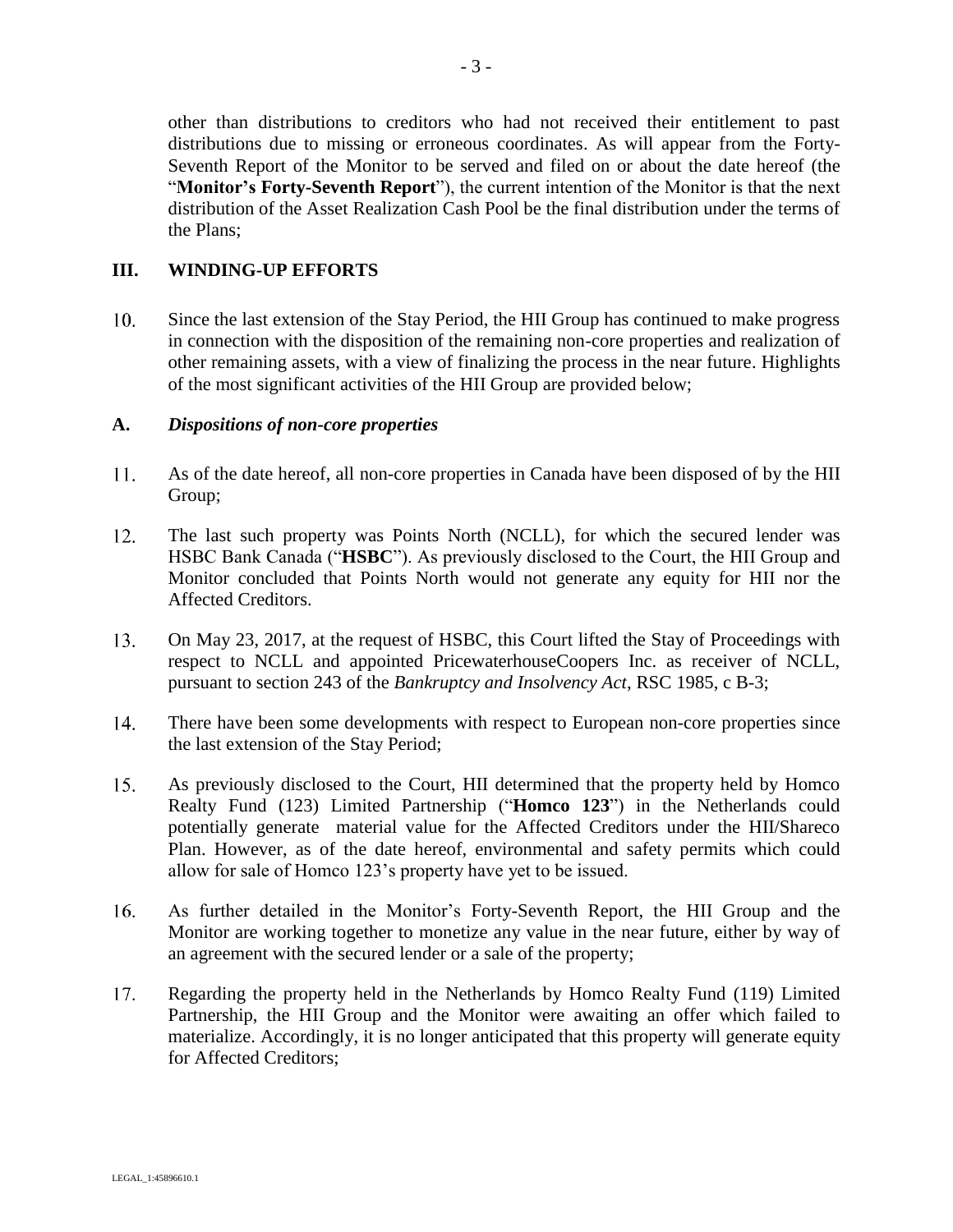### **B.** *Other Matters*

- 18. On September 6, 2017, this Honourable Court authorized the Monitor to tender some or all of the Newco Common Shares it held in the Disputed Claims (Newco Shares) Reserve in connection with the offer of Frasers Property Investments Holland B.V. As appears more fully from the Monitor's Forty-Seventh Report, the Monitor subsequently tendered nearly all such Newco Common Shares, resulting in monetization thereof to the benefit of the relevant Affected Creditors;
- 19. The HII Group continues to address all post-plan implementation matters, including the bankruptcies or dissolution of the various entities included in the HII Group, as appropriate, the whole with the support and assistance of the Monitor and Canadian and Dutch counsel, and with the approval of the LAC, as required under the Plans and the Sanction Orders. Notably, five HII Group Entities (with their respective general partners, where applicable) made assignments in bankruptcy since February 2017;

### **IV. CONCLUSION**

- 20. HII is of the view that providing the relief requested herein is appropriate in the present circumstances in order for the HII Group to finalize its affairs, deal with the few remaining European non-core properties and properly wind-down the few remaining entities. The HII Group and the Monitor aim to wrap up all outstanding matters, including the final distribution to Affected Creditors, prior to the expiry of the extension of the Stay Period sought herein. Accordingly, HII respectfully requests that this Honourable Court grant the extension of the Stay Period sought in the present Application;
- 21. As will appear from the Monitor's Forty-Seventh Report, the Monitor supports the present Application;
- 22. The HII Group has acted, and continues to act, in good faith and with due diligence;
- 23. The present Application is well founded in fact and law.

### **WHEREFORE, MAY IT PLEASE THIS HONOURABLE COURT TO:**

- 1. **GRANT** the present *Application for extension of the stay period*;
- $2.$ **EXTEND** the Stay Period (as defined in the Initial Order rendered by the Court on September 9, 2011 and as extended from time to time) to and including January 31, 2018;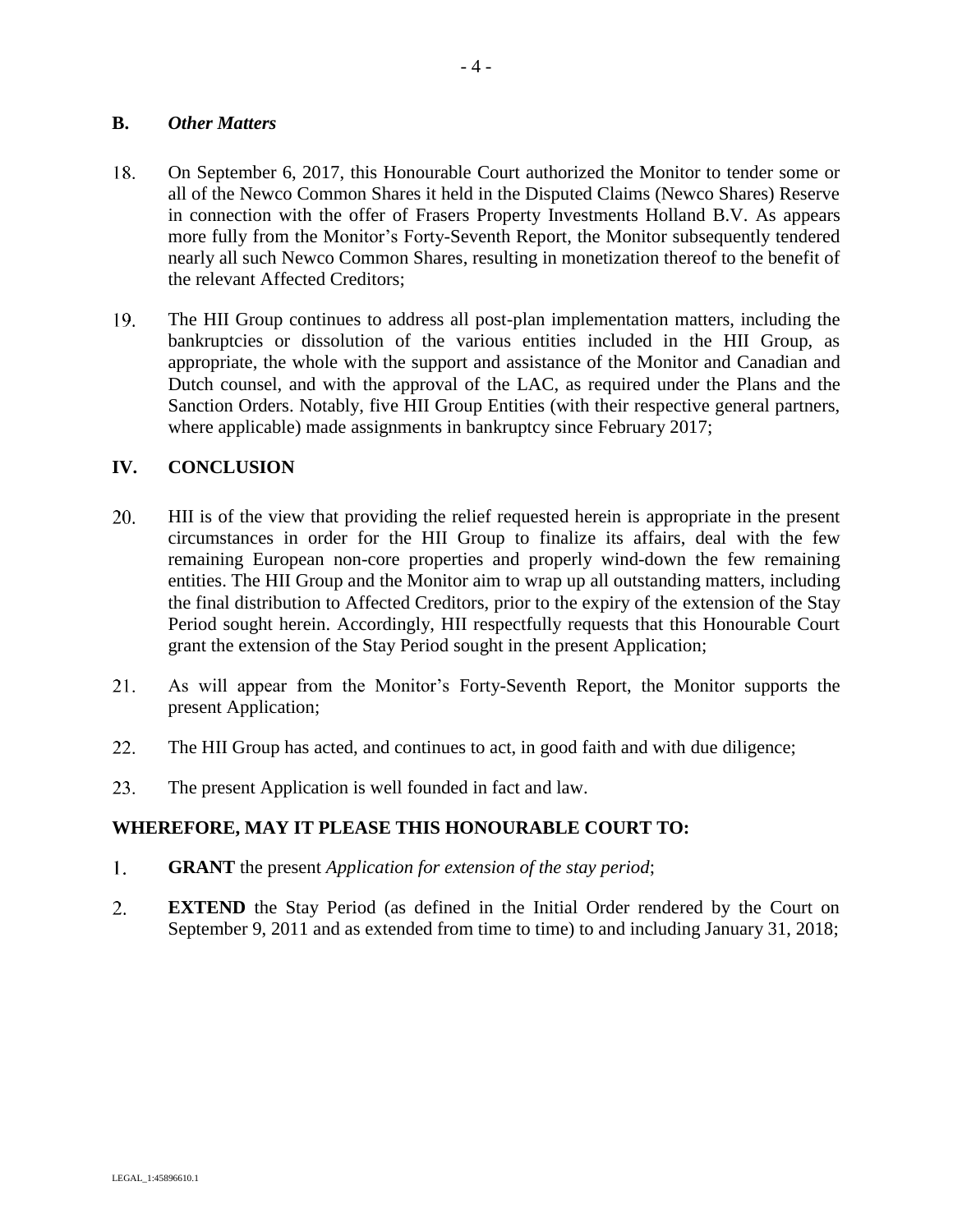**THE WHOLE WITHOUT COSTS**, save in the event of contestation.

MONTRÉAL, September 28, 2017.

Osler, Hostin & Harcourt LLA

**OSLER, HOSKIN & HARCOURT LLP** Attorneys for the Debtors and Mises-en-cause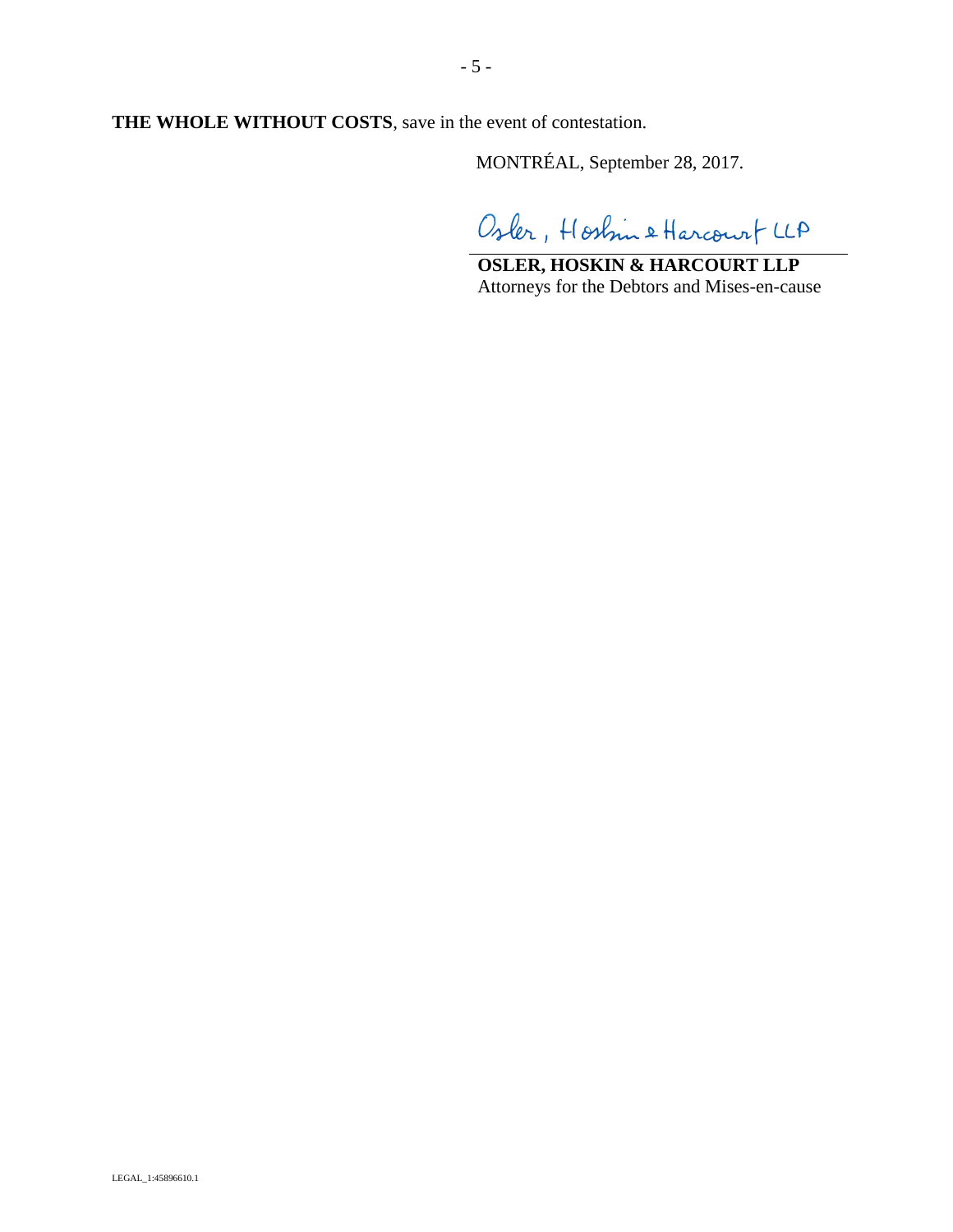# **AFFIDAVIT**

I the undersigned, James F. Miles, domiciled and residing at 29 Coventry Lane, Dartmouth, Nova Scotia, B2V 2K2, solemnly declare the following:

- **1.** I am the President of 1810040 Alberta Ltd. and duly authorized representative of the Petitioners for the purpose hereof;
- 2. I have taken cognizance of the attached *Application for extension of the stay period;*
- 3. All of the facts alleged in the said application are true.

**AND** I **HAVE SIGNED:** *(*  **/v'-(** >

**James F. Miles** 

SOLEMNLY DECLARED BEFORE ME IN HALIFAX, NOVA SCOTIA ON THE 28TH DAY OF SEPTEMBER 2017.

> **TREVOR J. MacDONALD** A Notary Public in and for the Province of Nova Scotia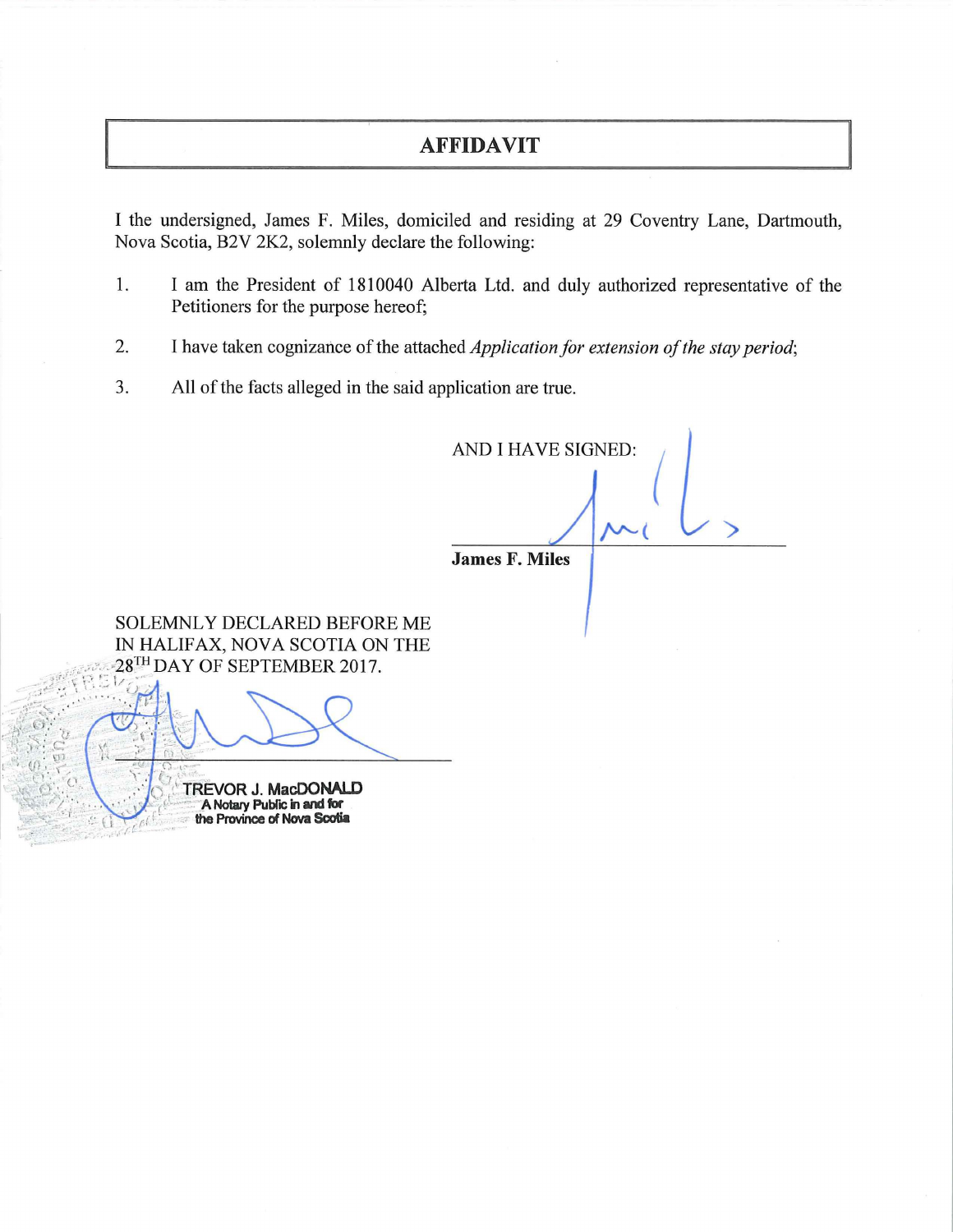# **NOTICE OF PRESENTATION**

**TO : McCARTHY TÉTRAULT LLP**

1000 De La Gauchetière Street West, Suite 2500 Montréal QC H3B 0A2 **Me Mason Poplaw** 

> **Me Jocelyn Perreault Me Alain Tardif**

email : mpoplaw@mccarthy.ca jperreault@mccarthy.ca atardif@mccarthy.ca

### **TO : BENNETT JONES LLP**

4500 Bankers Hall East 855 2 nd Street West Calgary AB T2P 4K7 **Me Kenneth T. Lenz**

email : lenzk@bennettjones.com

### **TO : BENNETT JONES LLP**

4500 Bankers Hall East 855 2nd Street West Calgary AB T2P 4K7 **Me Chris Simard**

email : simardc@bennettjones.com

# **TO : LANGLOIS KRONSTRÖM DESJARDINS LLP**

1002 Sherbrooke Street West, 28<sup>th</sup> Floor Montréal QC H3A 3L6 **Me Gerry Apostolatos Me Dimitri Maniatis**

**Me Stefan Chripounoff**

email : gerry.apostolatos@lkd.ca dimitri.maniatis@lkd.ca stefan.chripounoff@lkd.ca **Attorneys for Penn West**

**Attorneys for the Monitor**

**Attorneys for Statoil Canada Limited**

**Attorneys for Statoil Canada Limited**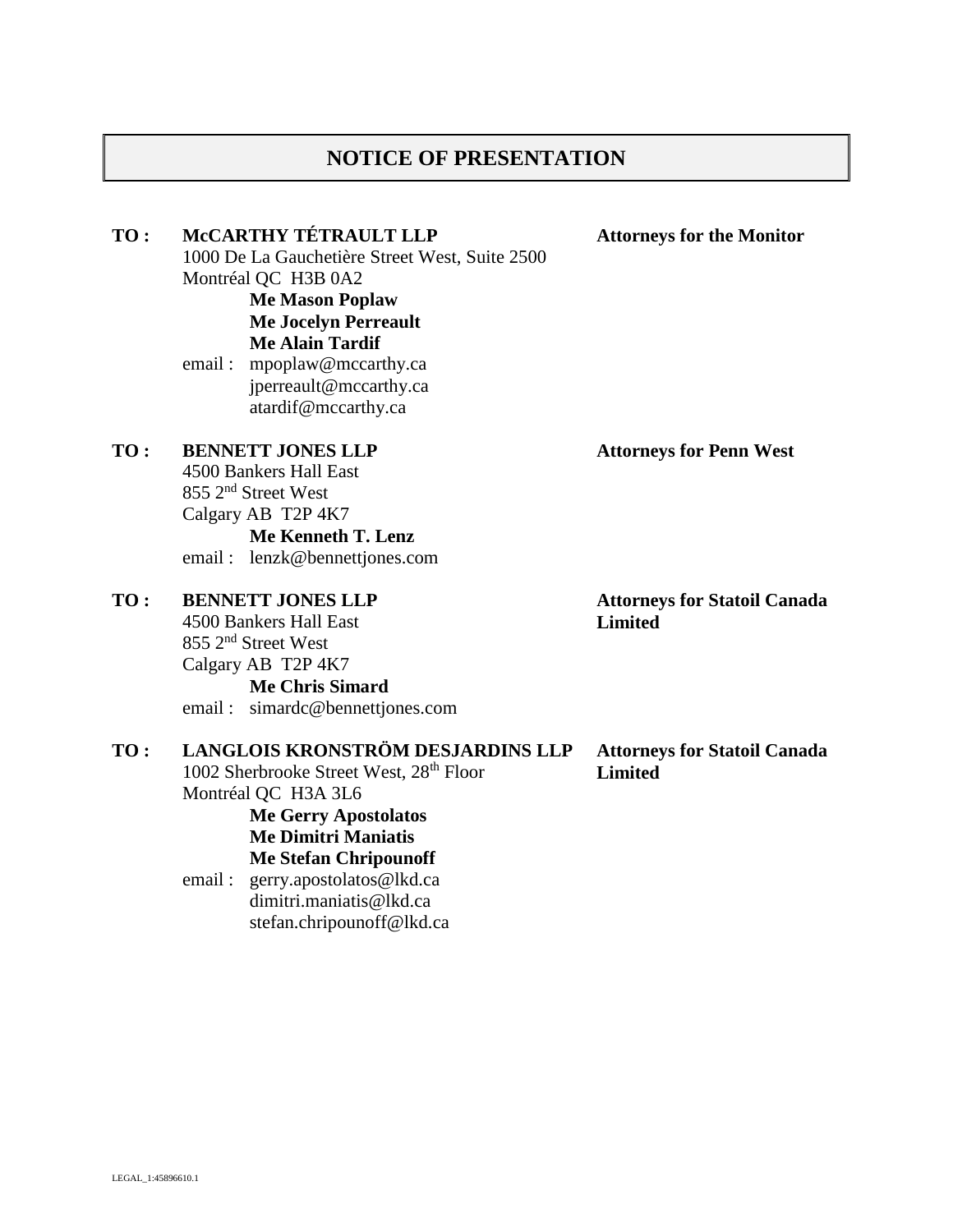**TO : HOMBURG CANADA INC.** 600-1741 Brunswick Street Halifax NS B3J 3X8 **Me Michael J. O'Hara General Counsel** email: mohara@homburg.com

# **TO : ARCAN RESOURCES LTD.** Suite  $2200$ ,  $500 - 4$ <sup>th</sup> Avenue S.W. Calgary, Alberta T2P 2V6 **Mr. Graeme Ryder, Vice-President, Finance and CFO**

email : gryder@arcanres.com

# **TO : BORDEN LADNER GERVAIS LLP**

1000 De La Gauchetière Street West, Suite 900 Montréal QC H3B 5H4

# **Me Matti Lemmens Me Mathieu Lévesque**

email : mlemmens@blg.com malevesque@blg.com

**TO : FIELD LAW**

 $400 - 604$  1<sup>St</sup> SW Calgary AB T2P 1M7

**Attorneys for Keywest Projects Ltd., MHI Fund Management Inc., STP Group Canada Ltd. (formely Neotechnology Consultants Ltd.), Logan Completion Systems Inc., CE Franklin Ltd.**

### **Me Douglas S. Nishimura**

email : dnishimura@fieldlaw.com

#### **TO : DAVIES WARD PHILLIPS & VINEBERG LLP**

1501 McGill College Avenue, 26<sup>th</sup> floor Montréal QC H3A 3N9 **Me Denis Ferland**

### **Me Christian Lachance**

email : dferland@dwpv.com clachance@dwpv.com

**Attorneys for BOS Solutions Ltd., Canadian Tabular Services Inc., Premier Petroleum Corp, Moe Hannah McNeill LLP**

### **Attorneys for HSBC Bank Canada**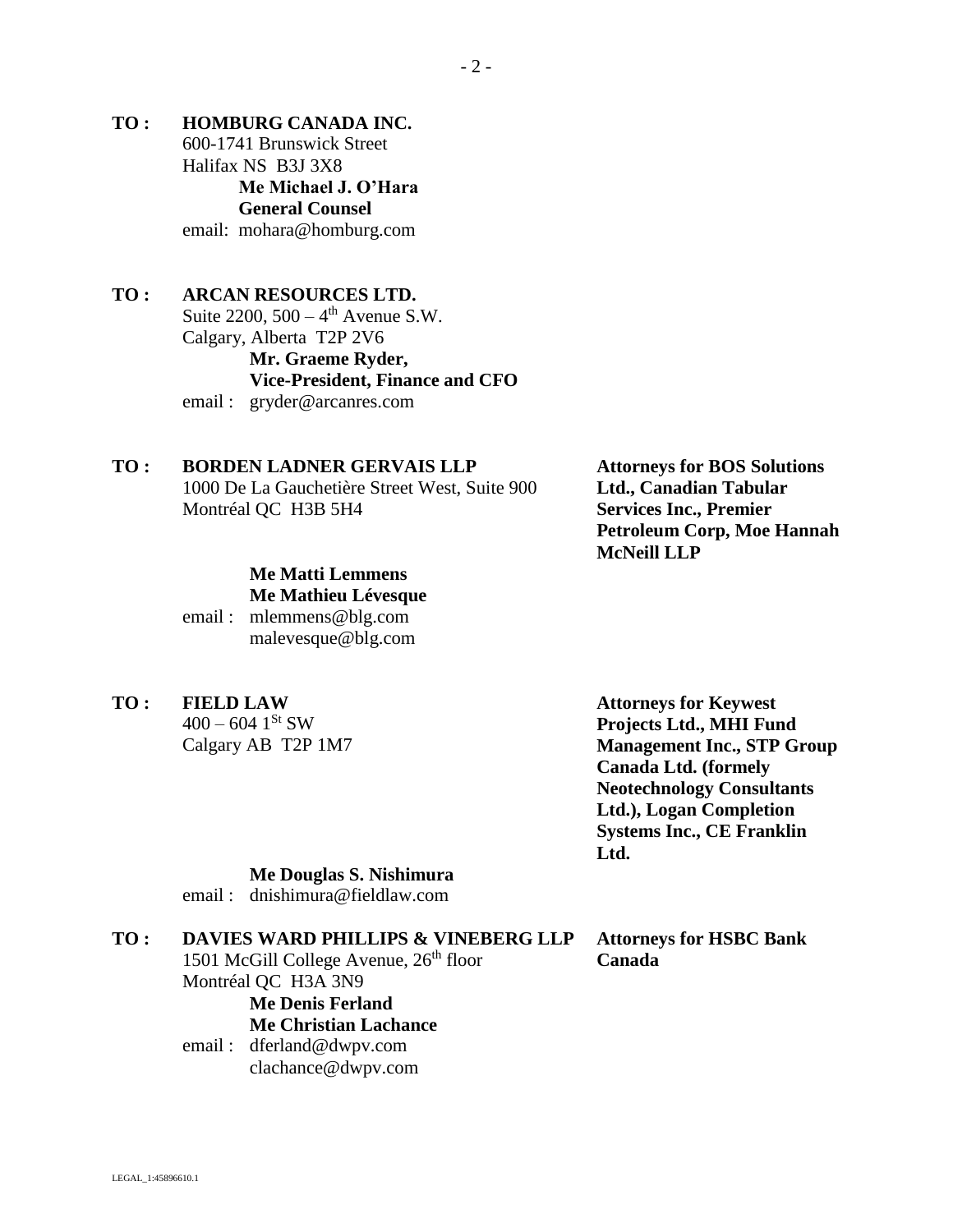#### **Attorneys for Cominar REIT**

1501 McGill College Avenue, 26<sup>th</sup> floor Montréal QC H3A 3N9 **Me Louis-Martin O'Neill** email : lmoneill@dwpv.com

**TO : DAVIES WARD PHILLIPS & VINEBERG LLP**

#### **TO : DICKINSON WRIGHT LLP**

222 Bay St., 18th Floor, PO Box 124 Toronto ON M5K 1H1 **Me David P. Preger** email : dpreger@dickinsonwright.com

### **TO: DE GRANPRÉ JOLI-CŒUR LLP**

2000 McGill College Avenue, Suite 1600 Montréal QC H3A 3H3 **Me Anne Lefebvre**

email: a.lefebvre@djclegal.com

#### **TO : FASKEN MARTINEAU DUMOULIN LLP** Tour de la Bourse

800 Place Victoria, PO Box 242, Suite 3700 Montréal QC H4Z 1E9

### **Attorneys for Romspen Investment Corporation**

joint appearance with De Granpré

### **Attorneys for Romspen Investment Corporation**

joint appearance with Dickinson Wright

**Attorneys for Canmarc REIT (formerlyHomburg Canada REIT), Homburg Canada REIT Limited Partnership and Homburg Canada REIT GP Inc. and, in their capacity a trustees of Canmarc REIT (formerly Homburg Canada REIT), Karen A. Prentice, Frank W. Matheson, James F. Miles, Wayne Heuff, John Levitt and Gérard A. Limoges**

**Me Luc Morin Me Robert Paré Me Edmond Lamek Me Alain Riendeau**

email : lmorin@fasken.com rpare@fasken.com elamek@fasken.com ariendeau@fasken.com

#### **TO : FISHMAN FLANZ MELAND PAQUIN LLP**

1250 René-Lévesque Boulevard West, Suite 4100 Montréal QC H3B 4W8

**Me Mark E. Meland**

email : mmeland@ffmp.ca

**Attorneys for Cadillac Fairview Corporation Limited**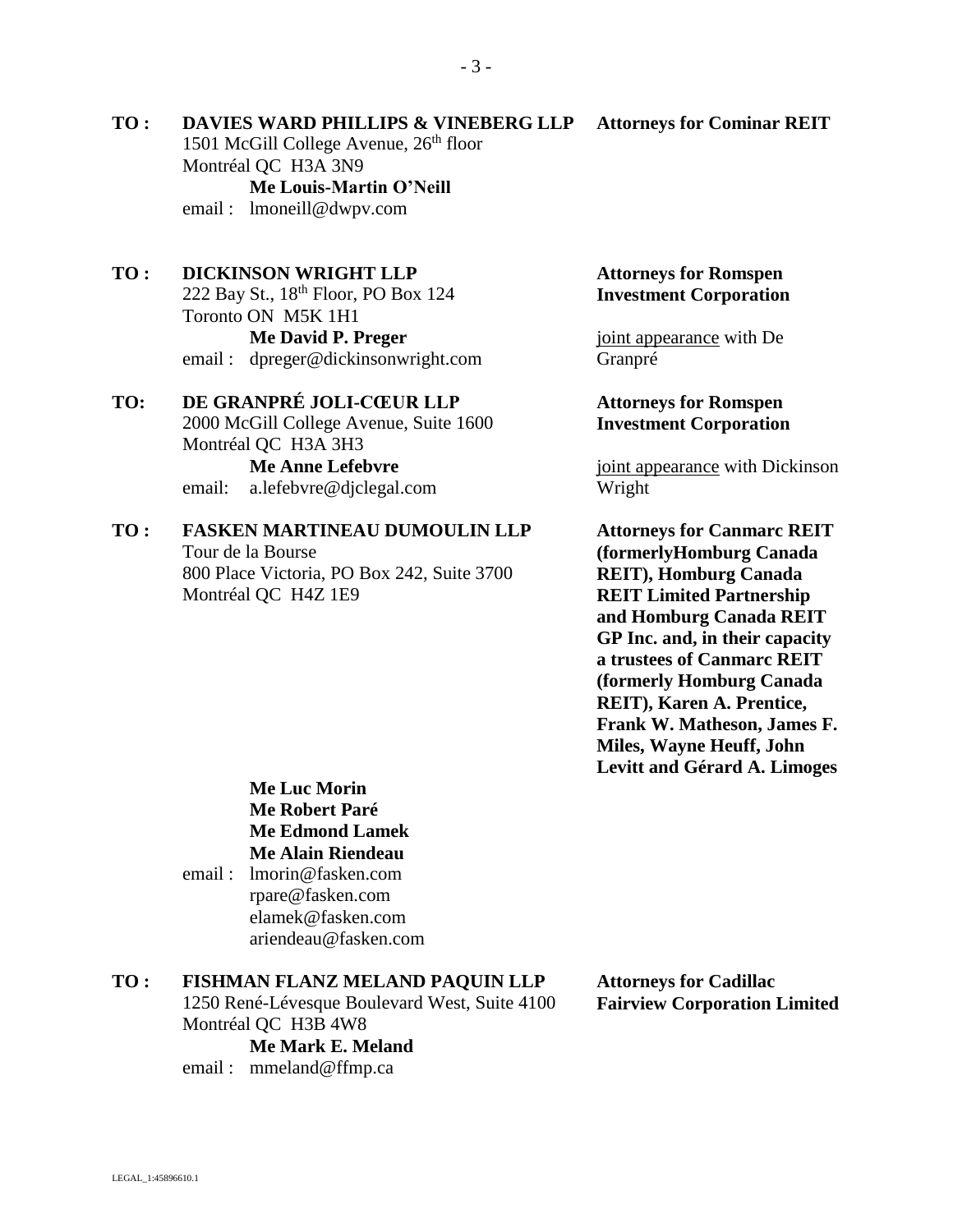# **TO : FISHMAN FLANZ MELAND PAQUIN LLP**

1250 René-Lévesque Boulevard West, Suite 4100 Montréal QC H3B 4W8

**Me Ronald M. Auclair** email : rauclair@ffmp.ca

# **TO : STIKEMAN ELLIOTT**

1155 René-Lévesque Boulevard West Montréal QC H3B 3V2

> **Me Guy P. Martel Me Joseph Reynaud Me Warren Katz Me Charles Nadeau Me Claire Zikovsky Me Danny Duy Vu Me Nathalie Nouvet**

email : gmartel@stikeman.com jreynaud@stikeman.com wkatz@stikeman.com cnadeau@stikeman.com czikovsky@stikeman.com ddvu@stikeman.com nnouvet@stikeman.com

### **TO : DENTONS CANADA LLP** 1 Place Ville Marie, Suite 3900 Montréal QC H3B 4M7 **Me Louis Dumont Me Martin Poulin** email : louis.dumont@dentons.com

martin.poulin@dentons.com

# **TO : HEENAN BLAIKIE LLP**

 $215 - 9$ <sup>th</sup> Avenue S.W., Suite 1900 Calgary AB T2P 1K3 **Me Caireen E. Hanert**

email : chanert@heenan.ca

**Attorneys for Tucker Wireline Services Canada Inc.**

**Attorneys for Stichting Homburg Bonds**

**Attorneys for Stichting Homburg Capital Securities**

**Attorneys for Surge Energy Inc.**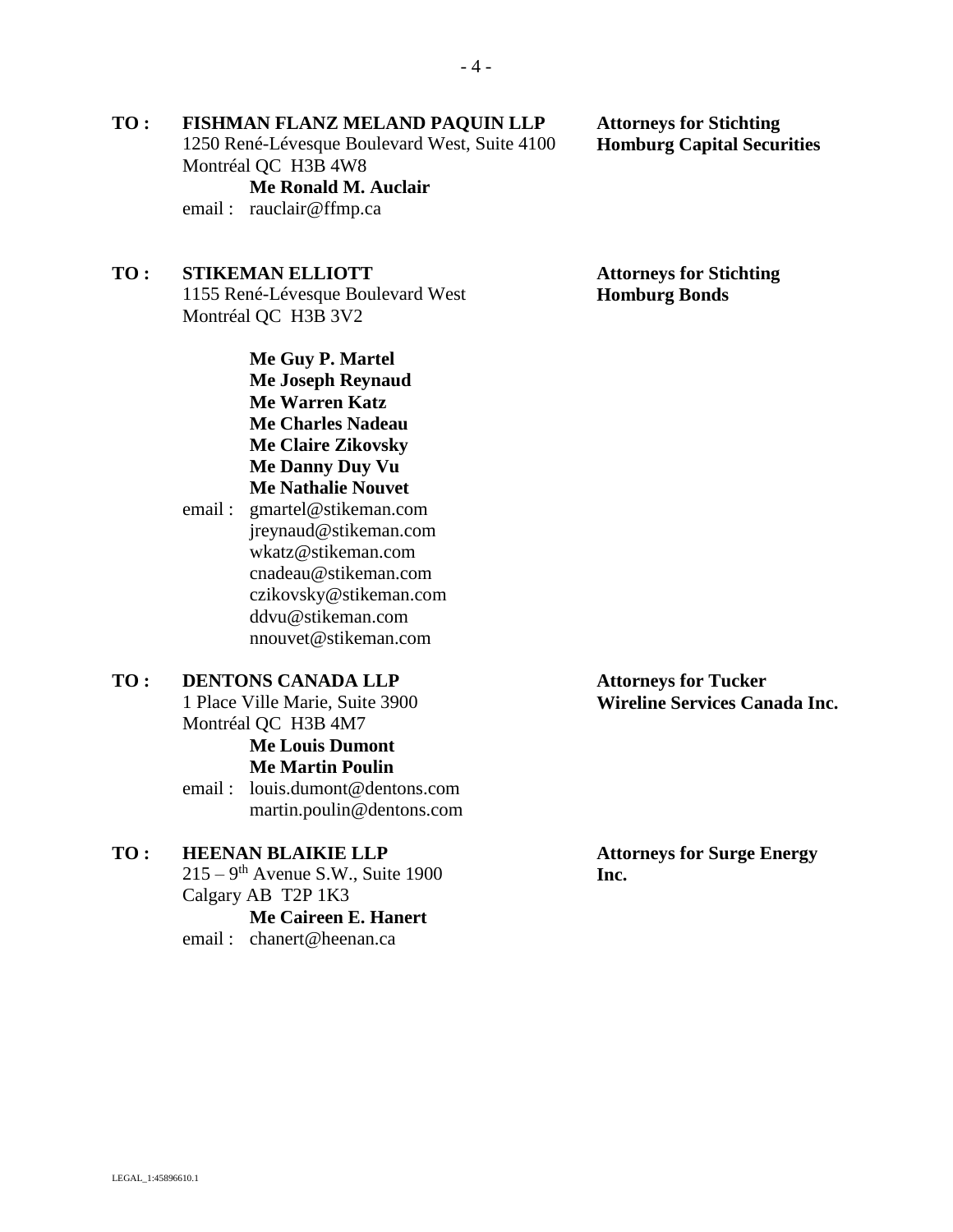# TO : **NORTON ROSE CANADA LLP**

3700 Canterra Tower,  $400 - 3<sup>rd</sup>$  Avenue S.W. Calgary AB T2P 4H2 **Me Judson Virtue** email : jud.virtue@nortonrose.com

### **TO : CATALYST CAPITAL GROUP INC.**

Royal Trust Tower 77 King Street West, Suite 4320 POBox 212 Toronto ON M5K 1J3

#### **Gabriel de Alba Zach Michaud**

email: gdealba@catcapital.com zmichaud@catcapital.com

### **TO : McMILLAN LLP**

Brookfield Place 181 Bay Street, Suite 4400 Toronto ON M5J 2T3

#### **Me Andrew J.F. Kent Me Stephen Eddy**

email : andrew.kent@mcmillan.ca stephen.eddy@mcmillan.ca

#### **TO : McMILLAN LLP**

1000 Sherbrooke Street West, Suite 2700 Montréal QC H3A 3G4

### **Me Nicholas Scheib Me Marc-André Morin Me Rachel April Giguère**

email : nicholas.scheib@mcmillan.ca marc-andre.morin@mcmillan.ca rachel.aprilgiguere@mcmillan.ca

**Attorneys for bcIMC Realty Corporation**

### **Attorneys for Catalyst Capital Group Inc.**

**Attorneys for Catalyst Capital Group Inc.**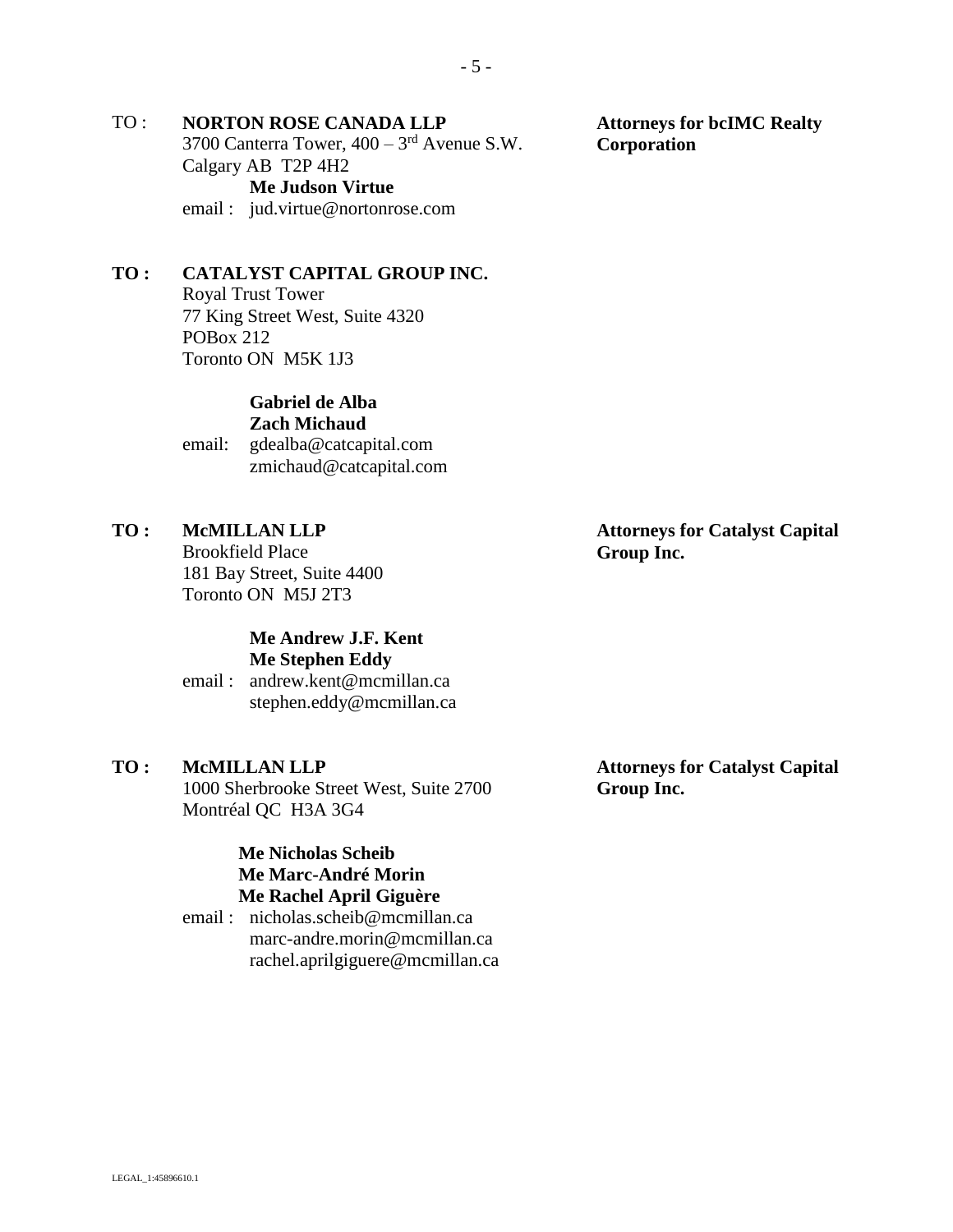TO : **McMILLAN LLP** 1000 Sherbrooke Street West, Suite 2700 Montréal QC H3A 3G4

### **Me Éric Vallières Me J.R. Beaudrie**

email : eric.vallieres@mcmillan.ca gerald.beaudrie@mcmillan.ca

# **TO : NORTON ROSE CANADA LLP**

1 Place Ville Marie, Suite 2500 Montréal QC H3B 1R1

**Attorneys for Taberna Europe CDO I PLC, Taberna Europe CDO II PLC, Taberna Preferred Funding VIII, Ltd and Taberna Preferred Funding VI, Ltd.**

# **Me Sylvain Rigaud Me Arnold Cohen Me Chrystal Ashby**

email : sylvain.rigaud@nortonrose.com arnold.cohen@nortonrose.com chrystal.ashby@nortonrose.com

# **TO : WALSH WILKINS CREIGHTON LLP**

2800 – 801 6th Avenue S.W. Calgary, Alberta T2P 4A3

### **Me Gary Befus**

email : gbefus@walshlaw.ca

# **TO : STONES CARBERT WAITE WELLS LLP**

2000 Encor Place 645 – 7th Avenue S.W. Calgary AB T2P 4G8

#### **Me Kelly Patrick Colborne**

email : colborne@scwlawyers.com

### **Attorneys for Lafarge Canada Inc.**

**Attorneys for NORR Architects Planners**

**Attorneys for DEGI Homburg Harris Limited Partnership**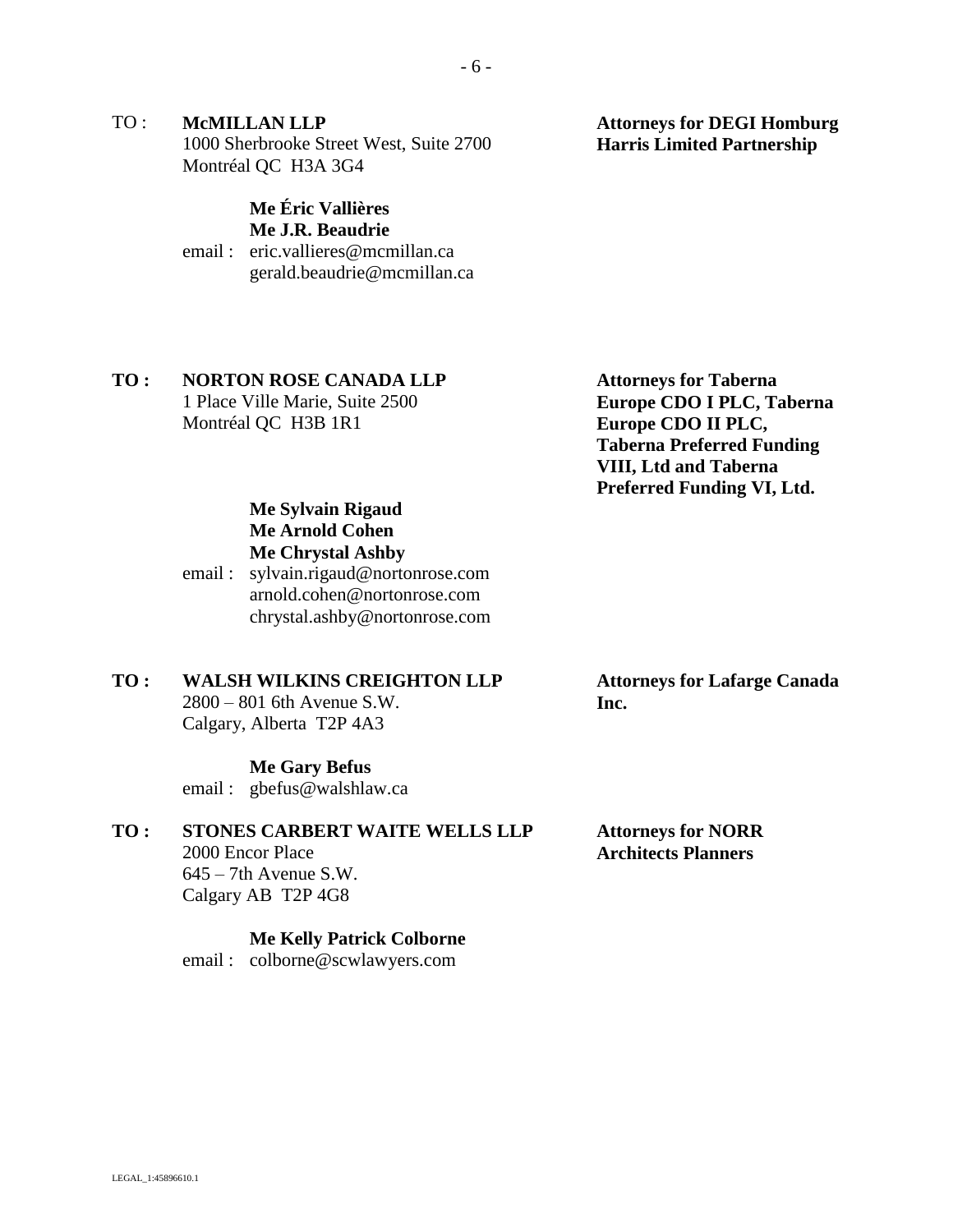### **TO : KUGLER KANDESTIN LLP** 1 Place Ville Marie, Suite 2101 Montréal QC H3B 2C6

**Me Gordon Levine** email : glevine@kugler-kandestin.com

# **TO : WELLS FARGO BANK, N.A.**

**Corporate Trust Services** 9062 Old Annapolis Road MAC: N2702-011 Columbia, Maryland 21045 **William Fay Default & Restructuring Account Manager** email : bill.fay@wellsfargo.com

# **TO : NOVA SCOTIA SECURITIES COMMISSION** CIBC Building 1809 Barrington Street, Suite 501

Halifax NS B3J 3K8 **Me Stephanie Atkinson Enforcement Counsel**

email : atkinssj@gov.ns.ca

# **TO : DEPARTMENT OF JUSTICE CANADA**

Duke Tower 5251 Duke Street, Suite 1400 Halifax NS B3J 1P3 **Me Caitlin Ward**

email : caitlin.ward@justice.gc.ca

# **TO : THE LAW FIRM OF W. DONALD GOODFELLOW, Q.C.**

999 – 8<sup>th</sup> Street S.W., Suite 715 Calgary AB T2R 1J5

**Me W. Donald Goodfellow Me Philip R. Biggar**

email : wdonald@goodfellowqc.com pbiggar@goodfellowqc.com

**Attorneys for Centron Construction Corp.**

**Nova Scotia Securities Commission**

**Wells Fargo Bank N.A.**

**Attorneys for Avison Young Real Estate Alberta Inc.**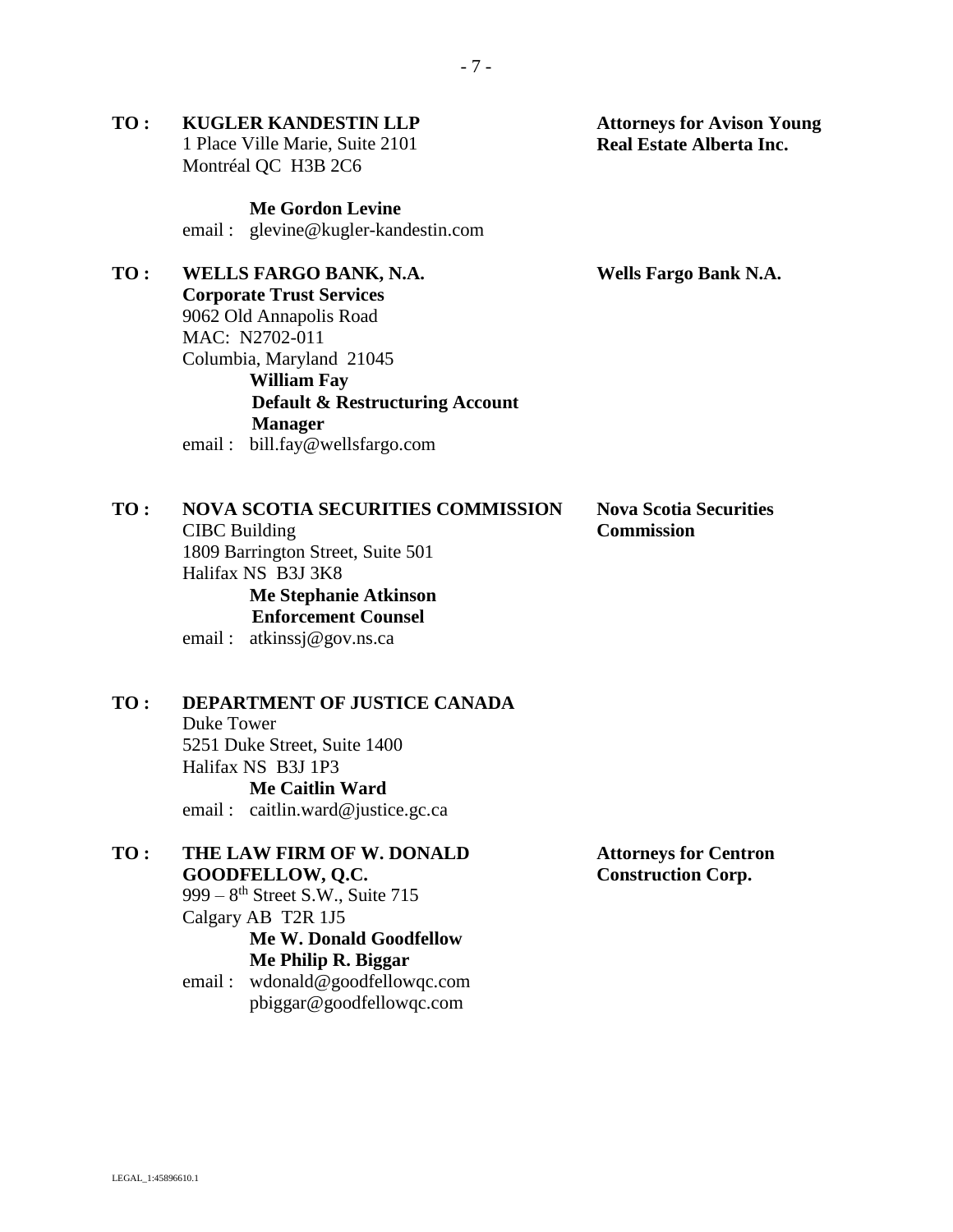**TO : DLA PIPER (CANADA) LLP** 1501 McGill College Avenue, Suite 1400 Montréal QC H3A 3M8 **Attorneys for Valbonne Real Estate B.V. Me Jean-Yves Fortin Me Annie-Claude Beauchemin** email : jeanyves.fortin@dlapiper.com annieclaude.beauchemin@dlapiper.com

**TO : RENNO VATHILAKIS INC.** 1621 Sherbrooke Street West Montréal QC H3H 1E2 **Me Karim Renno** email : krenno@renvath.com

**Attorneys for Lafarge Canada Inc. and Kai Construction Corp.**

**Attorneys for FGH Bank N.V.**

# **TO : BLAKE, CASSELS & GRAYDON LLP** 199 Bay Street Suite 4000 Toronto ON M5L 1A9

**Me Steven J. Weisz**

email : steven.weisz@blakes.com

**TAKE NOTICE** that the *Application for extension of the stay period* will be presented for hearing and allowance in the Superior Court, Commercial Division, in room 16.12 of the Montréal Courthouse, 1 Notre-Dame Street East, Montréal, on October 2, 2017, at 8:45 a.m., or so soon thereafter as counsel may be heard.

# **PLEASE ACT ACCORDINGLY.**

MONTRÉAL, September 28, 2017

Osler, Hostin & Harcourt LLA

**OSLER, HOSKIN & HARCOURT LLP** Attorneys for the Debtors and Mises-en-cause